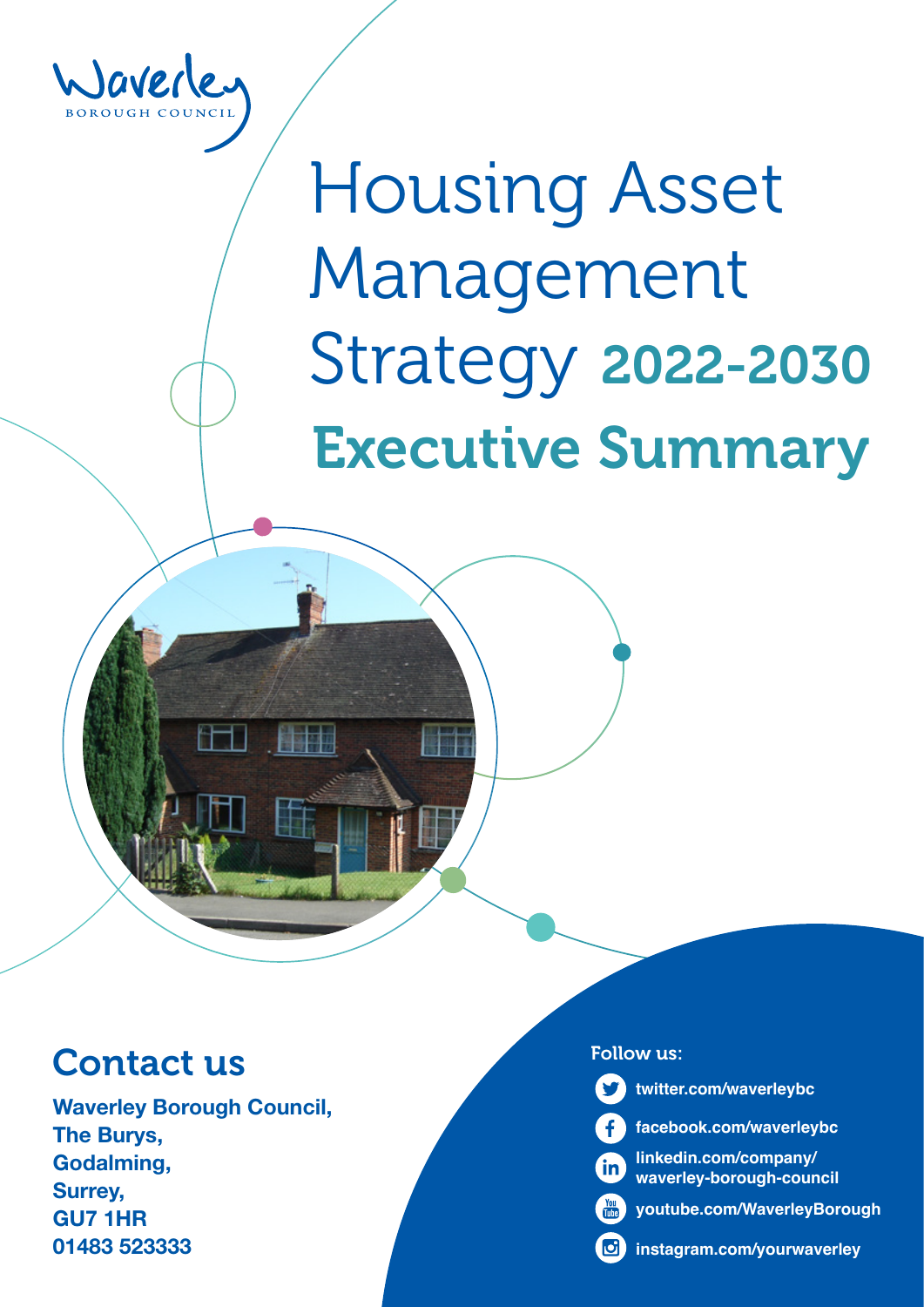# Foreword

This strategy has been developed to guide the council in the efficient and effective management of its homes as a core requirement of meeting its Landlord Services function.

It provides a framework under which the investment detailed in the Housing Revenue Account Business Plan 2021 – 2050 and strategic priorities within the Corporate Plan 2020 – 2025 can be achieved.

The Housing Asset Management Strategy is not only required to direct our investment priorities but also demonstrate how we will deliver excellent services to our tenants, leaseholders and wider stakeholders. It will identify how we will ensure that people living in our homes remain informed, involved, safe and secure.

The strategy outlines the approach and commitments the council is making under the following key themes:

- 1. Understanding our service, homes, tenants and stakeholder requirements
- 2. Providing modern homes across the borough
- 3. Proactively decarbonising the homes
- 4. Ensuring homes are safe and secure for tenants and leaseholders

Over the period of this strategy our principal aim is to address the Climate Emergency, declared in September 2019, which is supported through our Climate Change Strategy and Action Plan, with the Built Environment (homes) being one of the key strands of our approach. Whilst this is addressed as a key theme within our Housing Asset Management Strategy, meeting our carbon neutral target across all council activities by 2030 will be addressed through all areas of the strategy In addition to working towards decarbonising our housing stock we will also support our tenants and leaseholders in reducing fuel poverty to mitigate the projected increase in energy costs over this period.

We will ensure that any measures we take to reduce the carbon output of our homes does not have a negative impact on our tenant's energy costs.

The strategy has been designed to provide additional guidance beyond our 'business as usual' activities, delivered through both Responsive Repairs and our Core Capital Programme. Each theme within the strategy has a strategic objective, which is supported through individual commitments. These are captured in our Strategy Action Plan and will be used to inform future Property Services Service Planning.

The strategy has been developed in consultation with our tenants and leaseholders through discussions with our Tenants Panel and engaging with tenants at consultation events in Autumn 2021. Additionally, we have reviewed our current service standards, performance indicators, complaints and feedback to identify areas of improvement and current best practice. Our Survey of Tenants and Residents (STAR, June 21) has also helped inform our future thinking.

This strategy was agreed by the council, in April 2022, following advice from our Landlord Services Advisory Board in March 2022. The Board will support the ongoing governance and delivery of the strategy.

Cllr Paul Rivers Co-Portfolio Holder for Housing (Operations)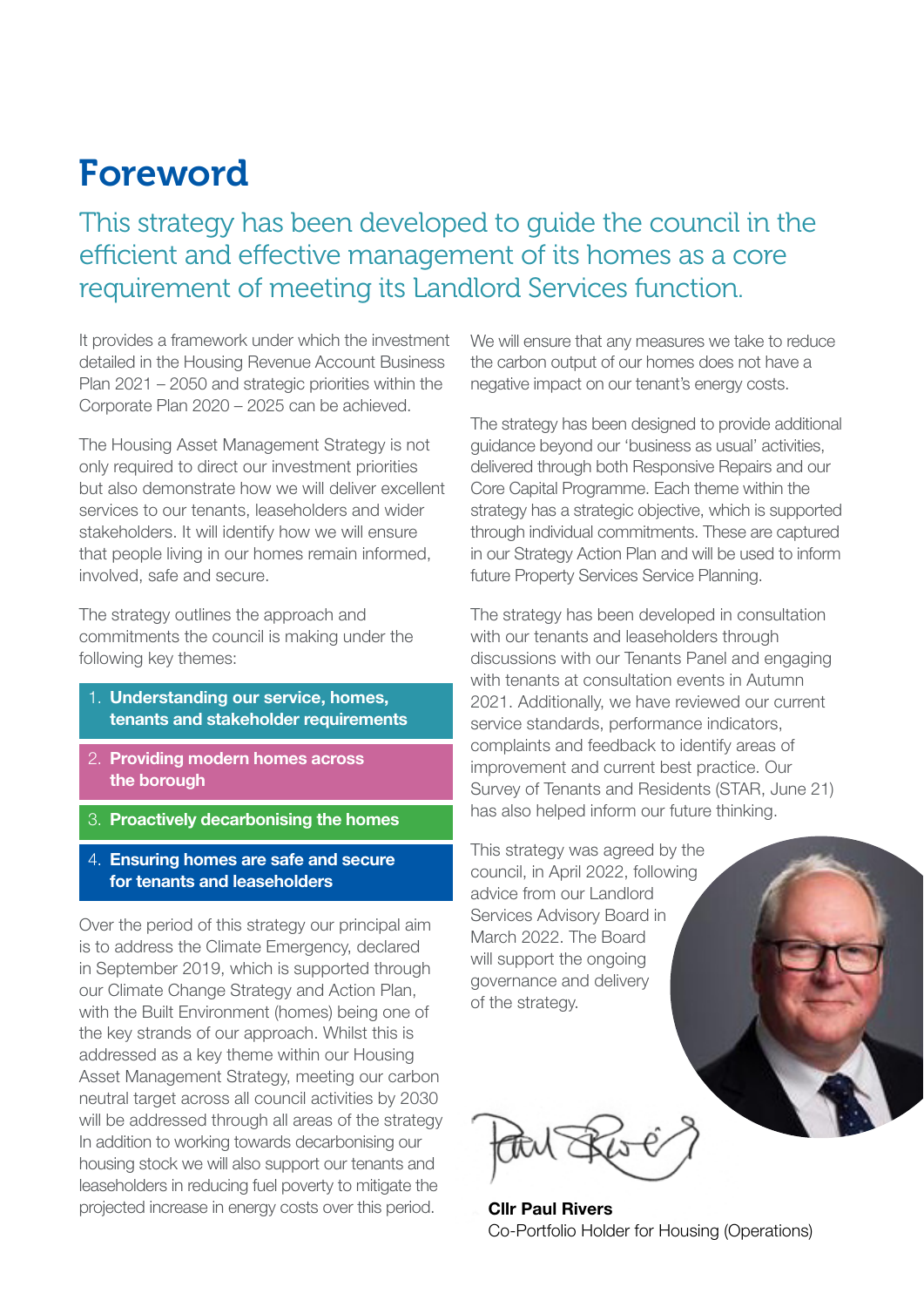# Strategic Vision

### The overall Strategic Vision for Landlord Services within the council is directed by the Corporate Strategy 2020 – 2025.

It is appreciated that when the Corporate Strategy is revised in 2025, priorities and objectives may change, however it is not currently expected to fundamentally reshape the themes and approach of this strategy.

This strategy is also strongly linked to and influenced by the council's Climate Change and Sustainability Strategy 2020 – 2030, with the objective to be carbon neutral across all the councils' activities by 2030.

The Corporate Strategy also establishes the ambition for Waverley to be the best council landlord in the South-East by:

- Ensuring all our tenants have a safe, warm, high quality, energy efficient and affordable home
- Providing services and support that our tenants need
- Ensuring all new homes on council land achieve an energy rating of EPC A
- Ensuring that the service is financially robust to support services

# Strategic Dependencies

A key focus of this strategy will be on capacity building to be able to manage increases in investment, skills and resources, both within the council and its contractors.

A key consideration and dependency on delivering this strategy will be the associated costs and investment needs. As identified, to meet the energy decarbonisation targets and to address any historic component replacement will require additional funding. This will require financial capacity building through more efficient delivery, better data understanding and improved organisation

for planned investment to maximise economies of scale and avoiding unnecessary investment in those properties where it does not add value.

Some of the areas below highlight the dependencies and considerations that will need to be understood and addressed throughout the strategy period.

#### Financial Capacity:

- HRA Business Plan
- Investment Planning
- Divestment/Disposal Planning
- Specification and Service Delivery Efficiency
- Shared Services with partners
- External Funding Availability
- Service Charge and Major Works recovery

#### Resources, Skills and Training:

- Skills, Knowledge and Training
- Resource and Succession Planning
- Culture and Communications
- Sector Skills and Labour Shortages
- Social Value Initiatives
- Procurement
- Supply Chain Capacity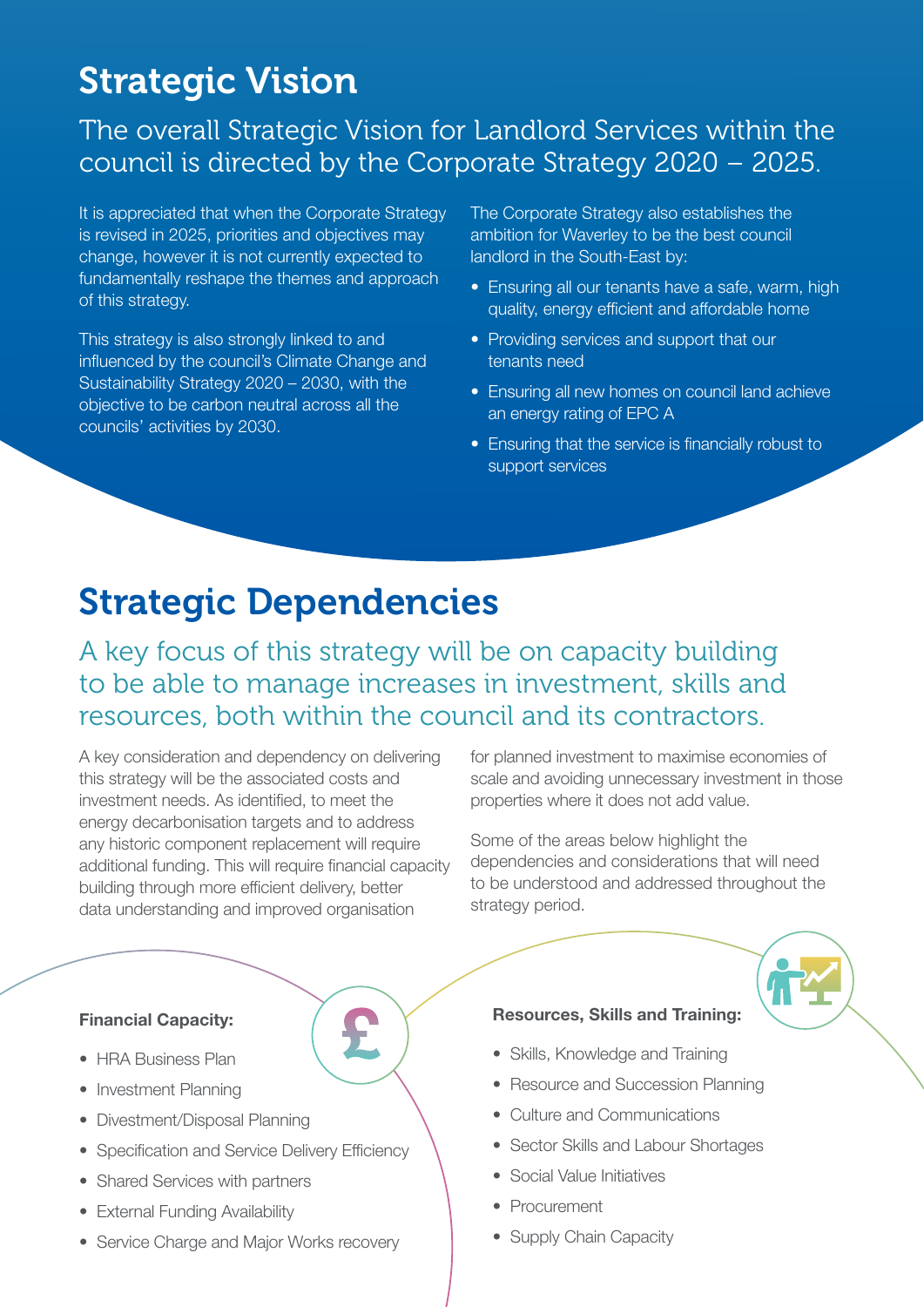# Influencing Factors

### Meeting Local Housing Need

Similar to other local authorities, we have a core strategic objective to meet the housing needs of our residents. This is reflected in our Corporate Strategy 2020 – 2025 with a clear ambition to provide 'Good Quality Housing for all income levels and all age groups'. This is to ensure that we have a mix of housing solutions which meet the needs of the whole community and can support people in creating happy, healthy, and diverse communities within the borough.

The overall average rent for a property in Waverley is £1,257 per month which is close to the Surrey average. A household with an 'average' Waverley workplace income renting a 2-bedroom property privately can expect to spend 44% of their income on renting in the private rented sector. This rises to 57% where all property sizes are considered. Therefore, the provision of truly affordable housing is critical; and largely addressed in our Affordable Homes Delivery Strategy 2022 – 2025.

### National Context

The Social Housing sector is currently facing several key external drivers that will influence this strategy over its delivery period.

The areas currently identified as key over the life of this strategy are:

- Fire Safety Act 2021 and Building Safety Bill 2021
- Social Housing White Paper 2020
- Clean Growth Strategy 2021
- Quality Lifetime Homes the future of the Decent Homes Standard
- Future Homes Standard 2025

### Housing Revenue Account Business Plan

The HRA 30-year Business Plan is updated annually, providing a long-term income and expenditure profile based upon the latest data and business priorities.

#### A strategic review of the HRA Business Plan is planned to be undertaken in Autumn 2022 and this will inform future investment priorities over the life of the strategy and beyond.

To ensure that the asset management strategy is deliverable, it is critical to understand this business plan and profile this against known and identified additional investment. For the purposes of this strategy, the latest HRA Business Plan (Budget Review Feb 22) has been used.

Analysis of the HRA Business Plan and the investment profile has been carried out. This shows that during the strategy period the budget projection for the Core Capital Programme is in line with investment need up until Year3 (2024/25) after which there is a shortfall between budget provision and investment requirement.

#### Capital Investment requirement vs Core Capital Programme (HRA) 2022-30



To ensure that Waverley is a carbon neutral council by 2030 then an additional £96m is estimated to move all properties away from fossil fuels and towards carbon neutrality position.

#### £13.31m

in the HRA budgets, allocated to works (such as heating systems, windows, roofing)

£4.95m

required to meet the government target of EPC C by 2030.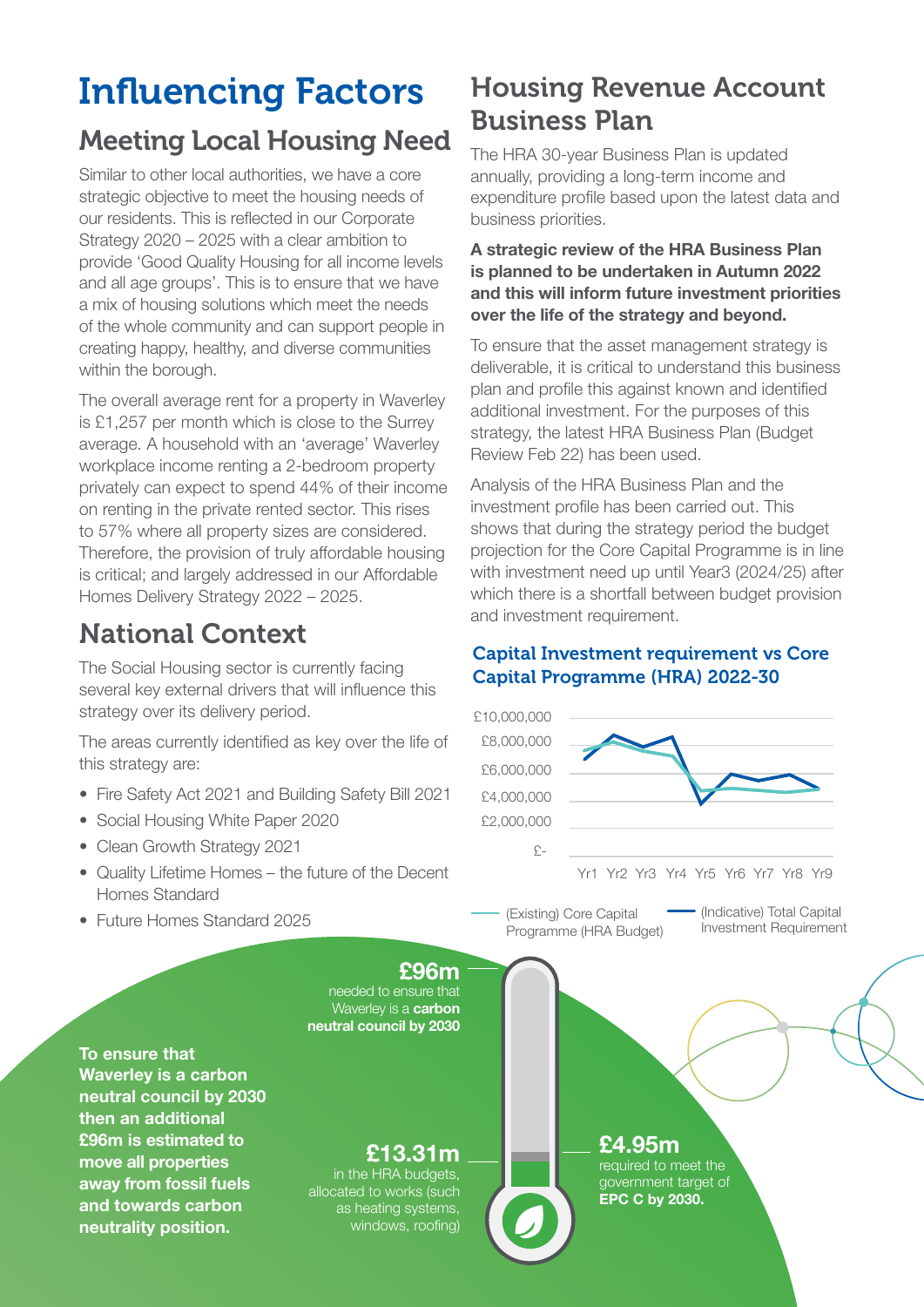# Strategic Objectives



### Asset Data

- 1 Develop and deliver a programme of Stock Condition Surveys to improve data validity undertaken by March 2023.
- 2 Develop 5-year Works and Procurement Plan by Dec 2022.
- 3 Undertake a capacity review of internal staff resources by Nov 22.
- 4 Create Contract Management and Reporting Framework to improve service delivery by March 2023.

### Modern Homes

- 5 Develop a Modern Homes Standard which will be used to set our quality standards, by March 2023.
- 6 Creating a clear management and resolution framework for Disrepair, Damp, Mould and Condensation by September 2023
- 7 Develop a 2-year programme for overdue key component replacement by Dec 2022
- 8 Annual strategic appraisal statement to be issued for 2022/2023
- 9 Create Garage Strategy which will address challenges for all areas of the Council by December 2022
- 10 Develop a specific action plan for to improve current engagement and feedback opportunities by September 2022.

### Energy Efficiency and Decarbonisation

- 11 Clear definition and terminology for decarbonisation consulted and communicated by September 2022
- 12 Development of a Property Services Energy Strategy focusing specifically on our properties.
- 13 To develop baseline carbon outputs generated through our supply chain partners and operations by September 2022.
- 14 Develop gas boiler strategy, with detailed consultation within the council and with tenants by March 2023.
- 15 We aim to submit a funding application in Spring 2022 for Wave 2 of Social Housing Decarbonisation Fund.
- 16 All energy efficiency measures will be assessed so not to place our tenants in fuel poverty by March 2023.

### Compliance and Building Safety

- 17 To review the potential need for improved management and reporting processes systems to better support compliance by December 2022
- 18 Assess the current roles and responsibilities to ensure qualifications, accreditations and process compliance by July 2022.
- 19 Develop five-year Servicing Programmes for building compliance and safety by March 2023.
- 20 Create a suite of communication templates for tenants and leaseholders detailing all relevant compliance documentation by March 2024